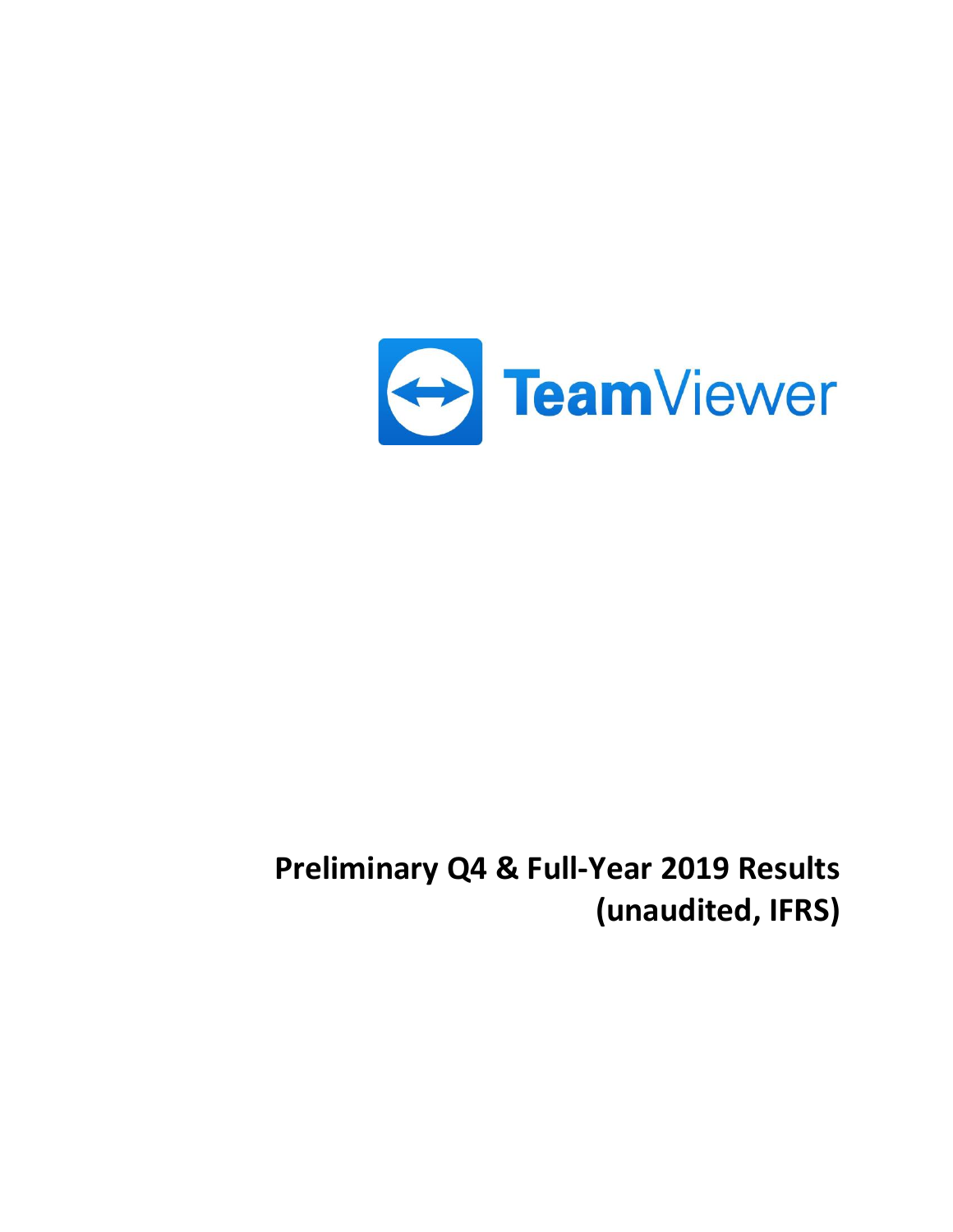Preliminary Q4 & Full-Year 2019 Results (unaudited, IFRS)



# **TeamViewer delivers strong results in 2019**

- *Billings up 41% to EUR 324.9m, exceeding FY guidance*
- *Adjusted EBITDA of EUR 182.1m, Adjusted EBITDA margin increases to 56%*
- *High free cashflow generation with 94% cash conversion rate*
- *Subscriber growth to more than 464,000 at year-end 2019*
- *Outlook for 2020: Billings to increase to between EUR 430m and EUR 440m*

TeamViewer delivered strong results in the fiscal year 2019 as the company continued to successfully implement its growth strategy focusing on an expansion of use cases, customer segments and global reach. Billings were up 41% year-over-year at EUR 324.9m (FY 2018: EUR 229.8m), exceeding FY 2019 guidance of EUR 310m - 320m. Adjusted EBITDA, previously referred to as Cash EBITDA, grew by 51% to EUR 182.1m (FY 2018: EUR 120.6m) reaching the upper end of the FY 2019 guidance of EUR 177m - 183m. Adjusted EBITDA margin increased to 56% (FY 2018: 53%).

Full-year revenue grew by 51% to EUR 390.2m (FY 2018: EUR 258.2m) and EBITDA increased by 38% to EUR 189.5m (FY 2018: EUR 137.2m).

Oliver Steil, CEO of TeamViewer, said: "2019 was a very successful year in TeamViewer's history: in September we went public and already in December we joined the MDAX family. This year we will continue to execute at full speed on our growth strategy by expanding use cases, customer segments and global reach".

Stefan Gaiser, CFO of TeamViewer, said: "We are very pleased with the 2019 results. TeamViewer's billings were ahead of our ambitious plans and we continued to de-lever the business. After a good start in 2020, we are confident that we keep our strong business momentum and write the next chapter of our success story".

All stated figures are preliminary and unaudited. TeamViewer intends to publish its annual report 2019, containing TeamViewer's audited consolidated financial statements as of and for the fiscal year ended December 31, 2019, on March 26, 2020.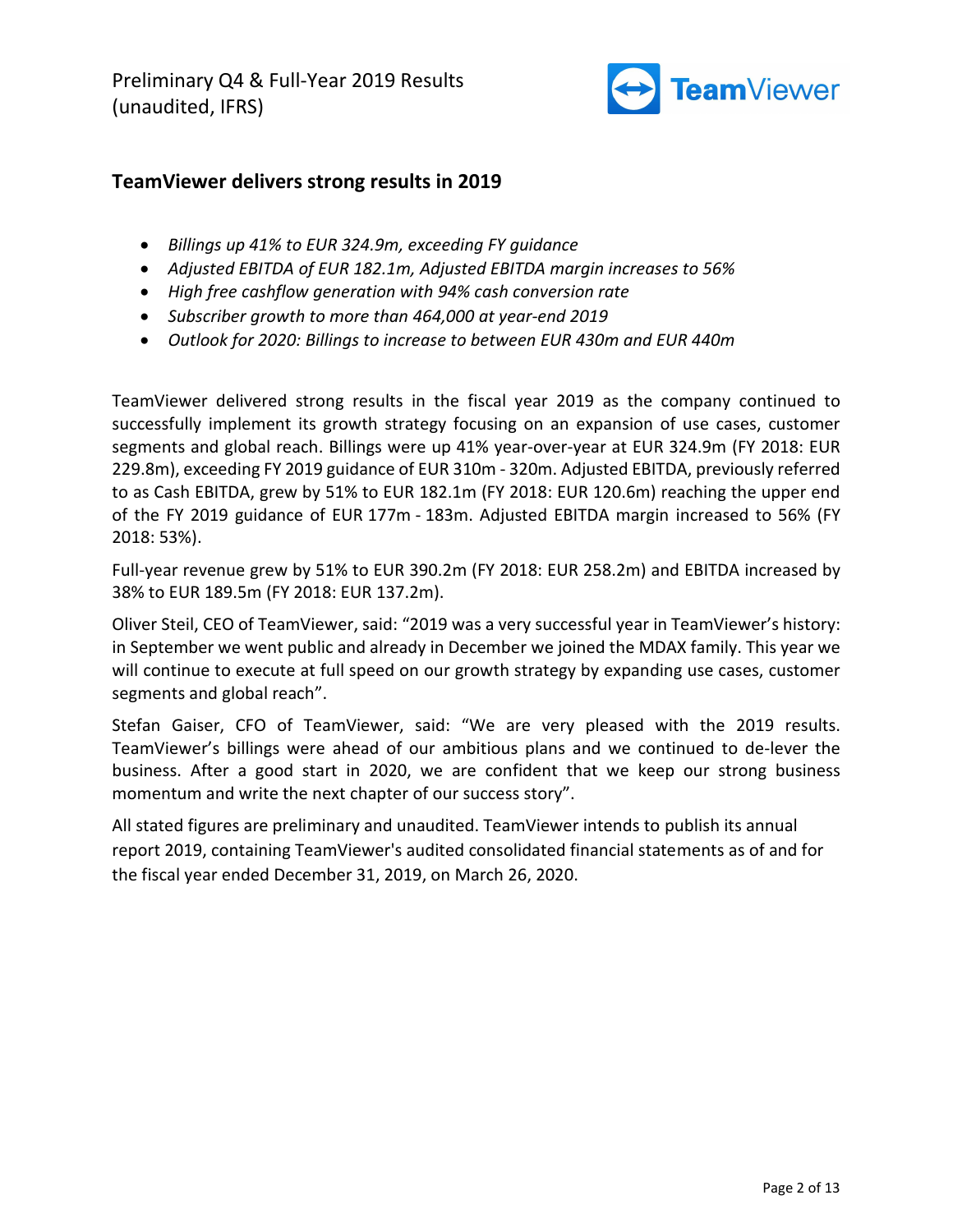

# **Business Update**

#### **Strategic growth initiatives**

In 2019, TeamViewer expanded its subscriber base by 71% to more than 464,000 paying subscribers at year-end (FY 2018: 271,000) and delivered a net retention rate of 102%. This growth was driven by the company's continuous progress in implementing its three growth initiatives: increase the number of use cases, strengthen customer segment coverage, and expand the geographical footprint.

The accelerating traction of TeamViewer's enterprise offering showed in a 67% increase of customers with an annual contract value of EUR 10,000 or higher to 698 at year-end (Q4 2018: 419). At the same time, the company strengthened the coverage of the SoHo (small office and home office) space by rolling out TeamViewer Remote Access.

In close cooperation with its innovative customers, TeamViewer continues to expand the use cases built on its global connectivity platform. With the recent release of TeamViewer Pilot 2.0, this Augmented Reality (AR) solution for live in-field guidance by remote experts now supports Android devices as well as headsets and smart glasses.

TeamViewer further intensified its activities in offices across major growth regions to drive international expansion. Globally the number of full-time employees increased by 29% to 841 in 2019 (year-end 2018: 652) mainly due to a significant expansion in Sales staff in all regions as well as more than 40 R&D hires in EMEA. As a result, overall headcount in the APAC region doubled and the company substantially expanded its workforce both in Germany and the rest of Europe.

## **Expansion of R&D activities**

In the fourth quarter, TeamViewer started to build an R&D hub in the city of Ioannina, Greece. With this step, the company is strengthening its innovation and development capacity to further expand TeamViewer's platform and enable new innovative applications for its users. As the home of several universities and other technology companies, Ioannina has a large number of welleducated graduates and software engineers facilitating the company's plan to significantly increase its R&D staff in Ioannina by the end of 2020.

## **Inclusion in the MDAX and TecDAX**

In December 2019, TeamViewer was included in the German MDAX and TecDAX indices. The inclusion in the indices a few months after the IPO underlines the successful implementation of the company's strategy and reflects its increasing relevance as a high-growth, high-profit German listed technology investment.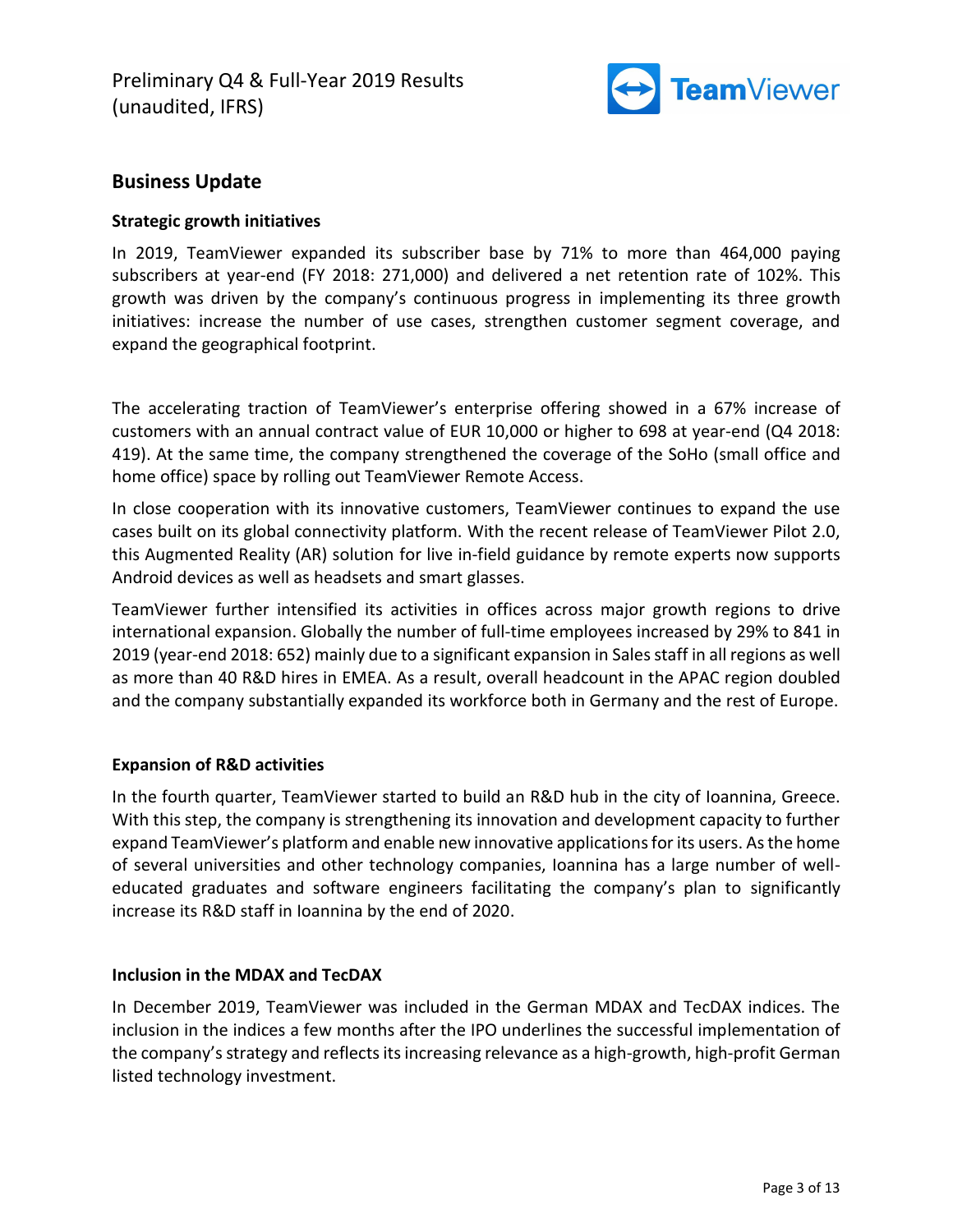

# **Financial Update**

## **Billings and Adjusted EBITDA**

Billings for the full year 2019 were up 41% at EUR 324.9m (FY 2018: EUR 229.8m) with the largest increase in AMERICAS (North and South America), followed by EMEA (Europe, Middle East and Africa) and APAC (Asia and Pacific Countries). In the fourth quarter, billings increased by 34% year-over-year to EUR 100.6m (Q4 2018: EUR 75.3m).

In 2019, TeamViewer invested substantially in its sales and marketing operations as well as its research and development. However, due to its efficient customer acquisition model, costs grew slower than billings, resulting in a 3.5-percentage point Adjusted EBITDA margin increase to 56% compared to full year 2018.

Adjusted EBITDA for the full year was up 51% at EUR 182.1m (FY 2018: EUR 120.6m). In the fourth quarter, it grew by 46% year-over-year to EUR 62.6m (Q4 2018: EUR 42.9m).

Adjusted EBITDA is a useful metric for evaluating TeamViewer's performance as it facilitates comparisons of core operating results from period to period by removing the impact of changes in deferred revenue and other material items that are not reflective of the operating performance of the business. The definition of Adjusted EBITDA corresponds exactly to the definition of Cash EBITDA, which was disclosed historically.

## **Revenue and EBITDA**

Revenue for the full year grew by 51% to EUR 390.2m (FY 2018: EUR 258.2m). In the fourth quarter, revenue increased by 29% year-over-year to EUR 106.9m (Q4 2018: EUR 83.1m).

In 2019, revenue were EUR 65.2m higher than billings due to the significant release of deferred perpetual license revenue. As the transition to subscription was fully completed in 2018 and the vast majority of perpetual revenue is recognized by year-end 2020, the effect will reverse, and billings will therefore marginally exceed revenue from 2020.

EBITDA for the full year increased by 38% to 189.5 EUR (FY 2018: EUR 137.2m). In the fourth quarter, EBITDA grew by 16% year-over-year to EUR 54.1m (Q4 2018: EUR 46.5m). Profit for the full year amounted to EUR 103.9 \*, compared to EUR (12.4)m in the prior year period. In the fourth quarter, profit was EUR 44.6m \* (Q4 2018: EUR (12.5)m).

<sup>\*</sup> These figures were corrected by way of ad hoc release dated Feb 25, 2020 and were originally published as Profit for the full year (2019): EUR 110.9m; Profit for the fourth quarter (2019): EUR 51.6m. The correction was caused by a reduction of deferred tax assets on interest loss carry-forward due to necessary adjustments for trade tax purposes. For further details, please refer to the ad hoc release of Feb 25, 2020 which is available on ou[r IR website.](https://ir.teamviewer.com/websites/teamviewer/English/1/investor-relations.html)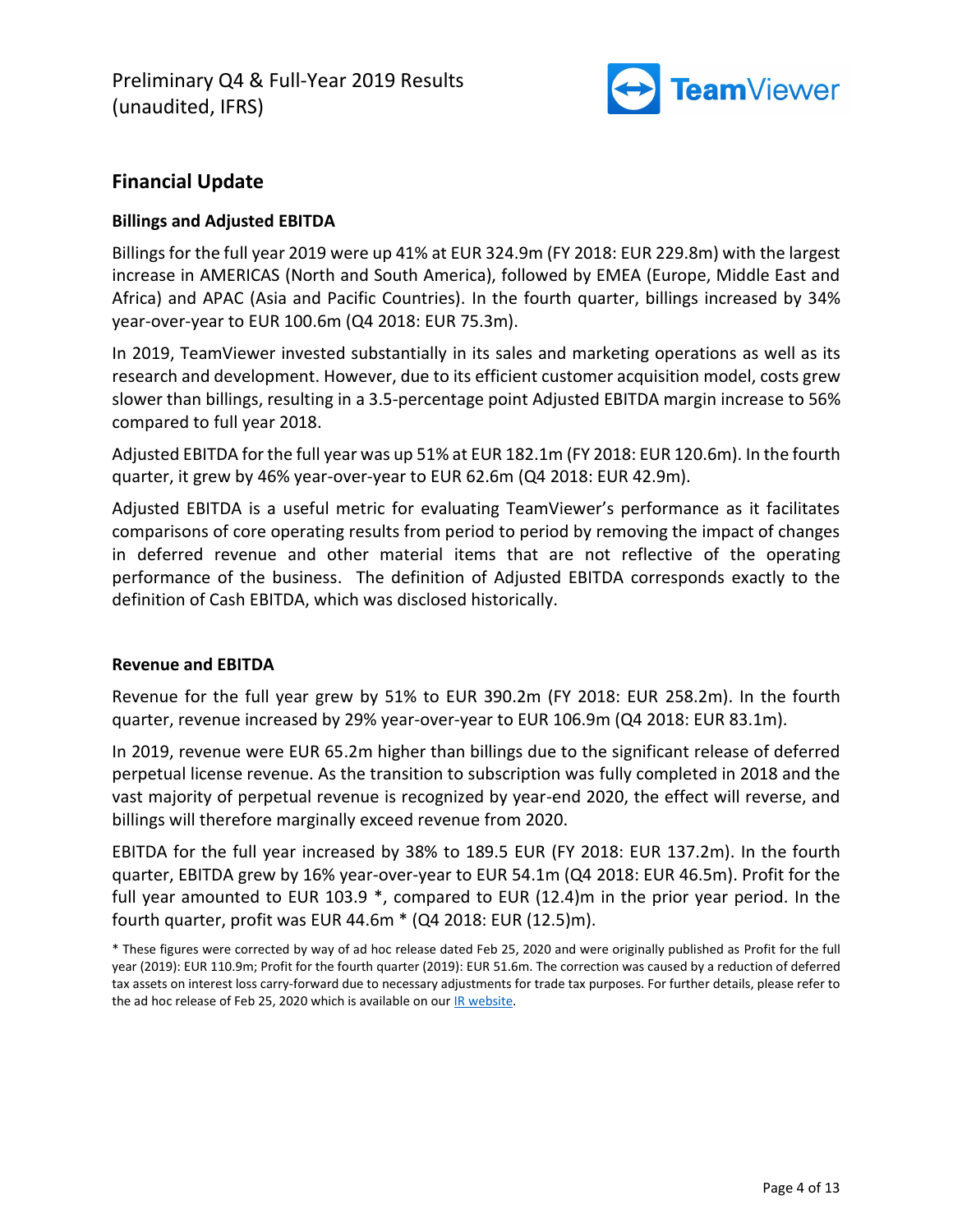

| <b>EUR</b> m    | Q4 2019 | Q4 2018 | YoY Chg.                     | <b>FY 2019</b> | <b>FY 2018</b> | YoY Chg. |
|-----------------|---------|---------|------------------------------|----------------|----------------|----------|
| <b>Revenue</b>  | 106.9   | 83.1    | 29%                          | 390.2          | 258.2          | 51%      |
| <b>EMEA</b>     | 59.5    | 48.1    | 24%                          | 219.8          | 151.2          | 45%      |
| <b>AMERICAS</b> | 34.4    | 25.3    | 36%                          | 122.9          | 77.5           | 59%      |
| APAC            | 13.0    | 9.7     | 35%                          | 47.6           | 29.5           | 61%      |
| <b>Billings</b> | 100.6   | 75.3    | 34%                          | 324.9          | 229.8          | 41%      |
| <b>EMEA</b>     | 58.0    | 47.1    | 23%                          | 174.0          | 129.5          | 34%      |
| <b>AMERICAS</b> | 32.8    | 21.1    | 55%                          | 109.8          | 69.2           | 59%      |
| APAC            | 9.9     | 7.1     | 40%                          | 41.2           | 31.1           | 32%      |
| Adj. EBITDA     | 62.6    | 42.9    | 46%                          | 182.1          | 120.6          | 51%      |
| Margin (%)      | 62%     | 57%     | $\qquad \qquad \blacksquare$ | 56%            | 52%            |          |

## **Key figures**

## **Continued deleveraging**

TeamViewer's leverage ratio improved to 3.0x by the end of 2019. Net financial debt decreased following a debt-to-equity-swap which was implemented prior to its initial public offering. Additionally, TeamViewer was highly cash generative during the year as the company managed to substantially grow its Adjusted EBITDA while maintaining a stellar cash conversion rate. TeamViewer will continue to deleverage while retaining full flexibility to pursue further growth initiatives and potential technology-focused M&A.

## **Guidance**

TeamViewer expects to keep up its strong business momentum. On that basis, the company provides the following outlook for the fiscal year 2020:

- Billings are expected to be in a range of EUR 430m to EUR 440m.
- Revenue is expected to be in a range of EUR 420m to EUR 430m.
- Adjusted EBITDA is expected to be in a range of EUR 240m to EUR 250m.
- Capital expenditure is expected to reach around EUR 25m (mainly due to new headquarter and new ERP system)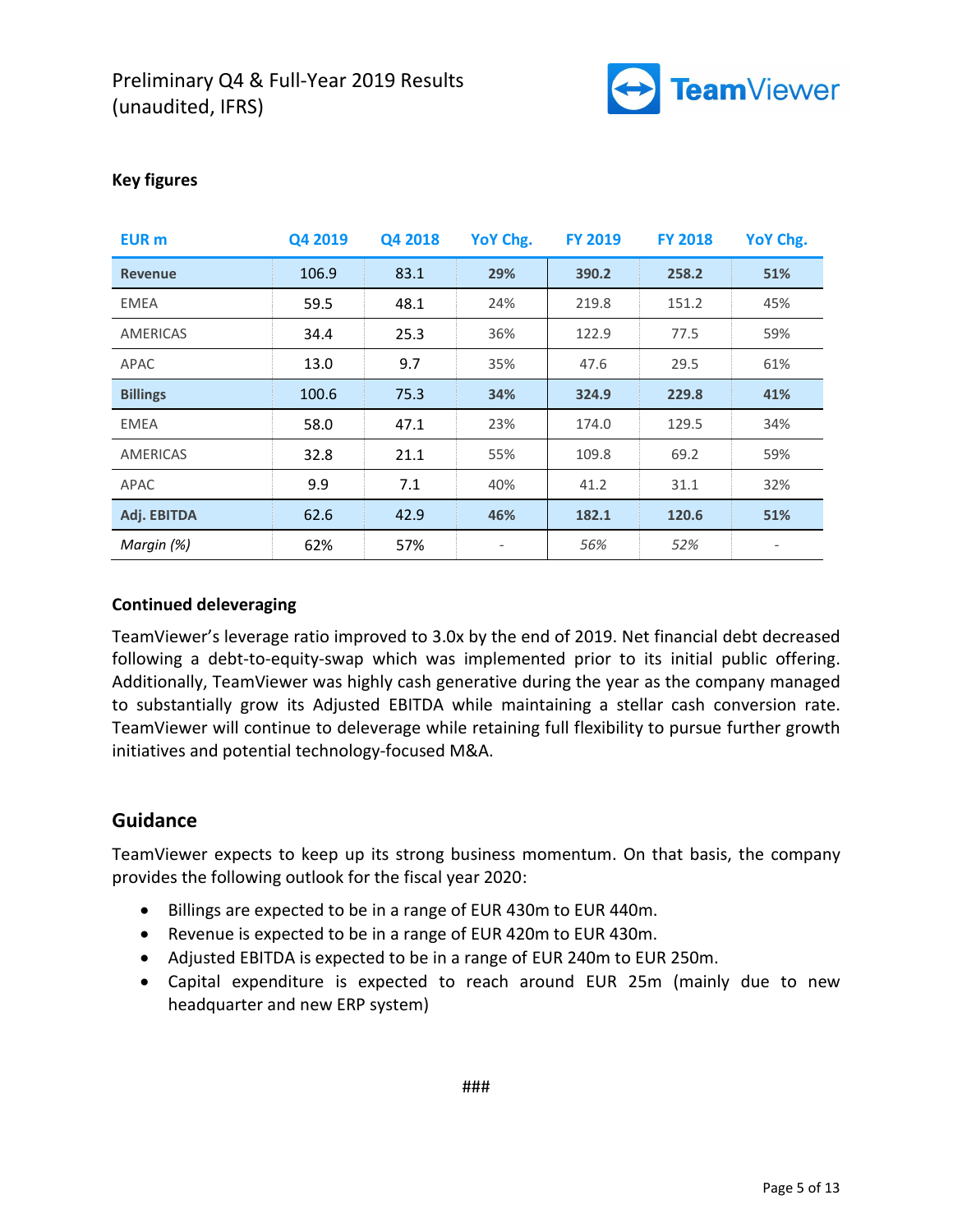Preliminary Q4 & Full-Year 2019 Results (unaudited, IFRS)



#### **About TeamViewer**

As a leading global remote connectivity platform, TeamViewer empowers users to connect anyone, anything, anywhere, anytime. The company offers secure remote access, support, control and collaboration capabilities for online endpoints of any kind and supports businesses of all sizes to tap into their full digital potential. TeamViewer has been activated on more than 2 billion devices; up to 45 million devices are online concurrently. Founded in 2005 in Göppingen, Germany, the company employs more than 800 people in offices across Europe, the US, and Asia Pacific. For more information, go to [www.teamviewer.com](https://www.teamviewer.com/) and [follow us on social media.](https://www.teamviewer.com/en/content/follow-us/)

**Investor Relations** 

Phone: +49 (0)151 1941 7780 E-Mail: [ir@teamviewer.com](mailto:ir@teamviewer.com)

Head of Investor Relations & Capital Markets

Carsten Keller

#### **Contact TeamViewer**

**Press**  Martina Dier Director, Communications Phone: +49 (0)7161 60692 410 E-Mail: [press@teamviewer.com](mailto:press@teamviewer.com)

Göppingen, February 10, 2020

###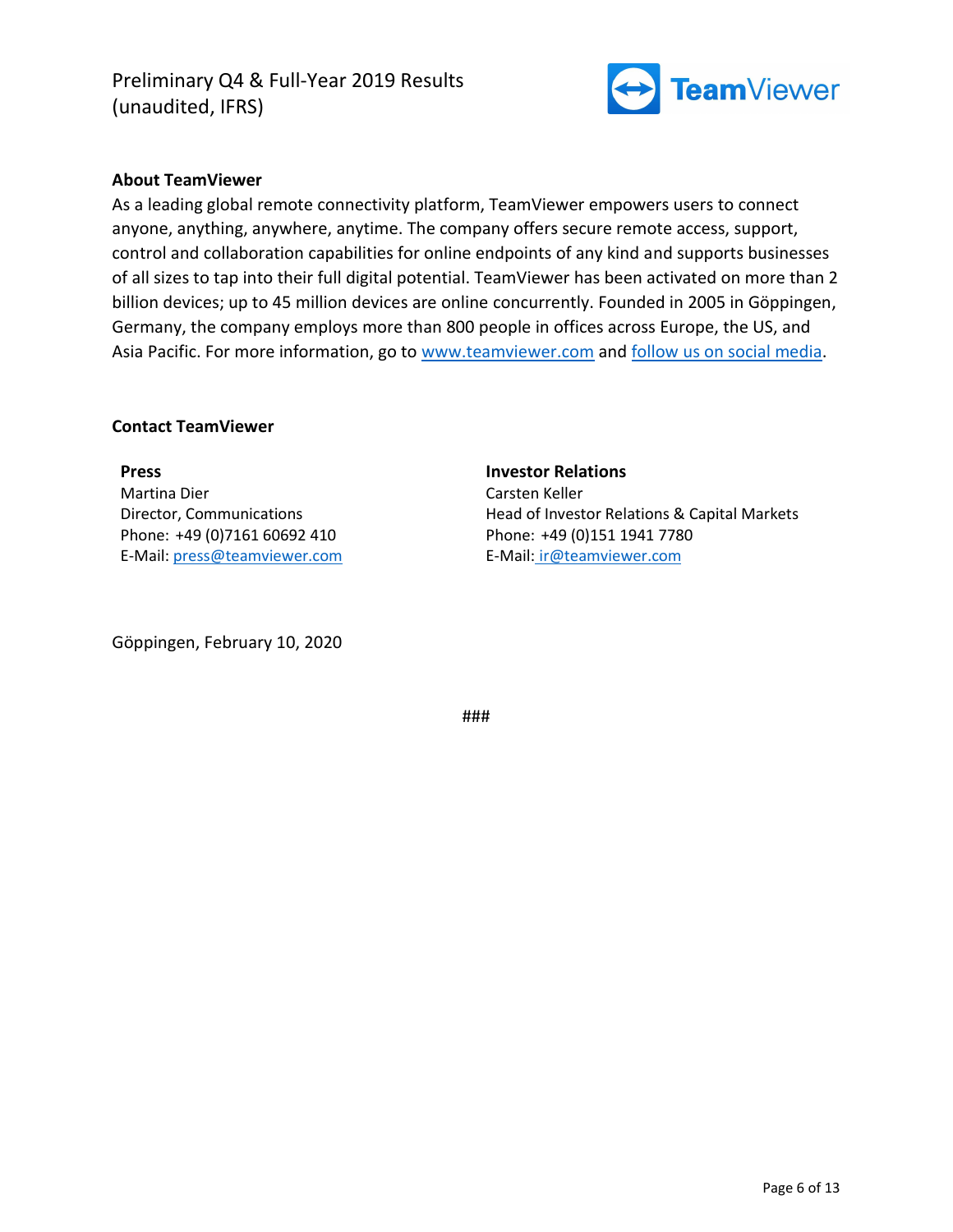

## **Financial calendar TeamViewer**

| San Francisco, Technology and Internet Conference, February 11-12, 2020<br><b>Goldman Sachs</b> |                      |
|-------------------------------------------------------------------------------------------------|----------------------|
| <b>Frankfurt Roadshow</b>                                                                       | February 17, 2020    |
| <b>London Roadshow</b>                                                                          | February 18-19, 2020 |
| <b>Zurich Roadshow</b>                                                                          | March 12, 2020       |
| <b>Geneva Roadshow</b>                                                                          | March 13, 2020       |
| <b>Paris Roadshow</b>                                                                           | March 17, 2020       |
| <b>Annual Report 2019</b>                                                                       | March 26, 2020       |
| Q1 2020 Quarterly Statement                                                                     | May 12, 2020         |
| <b>Annual General Meeting</b>                                                                   | May 29, 2020         |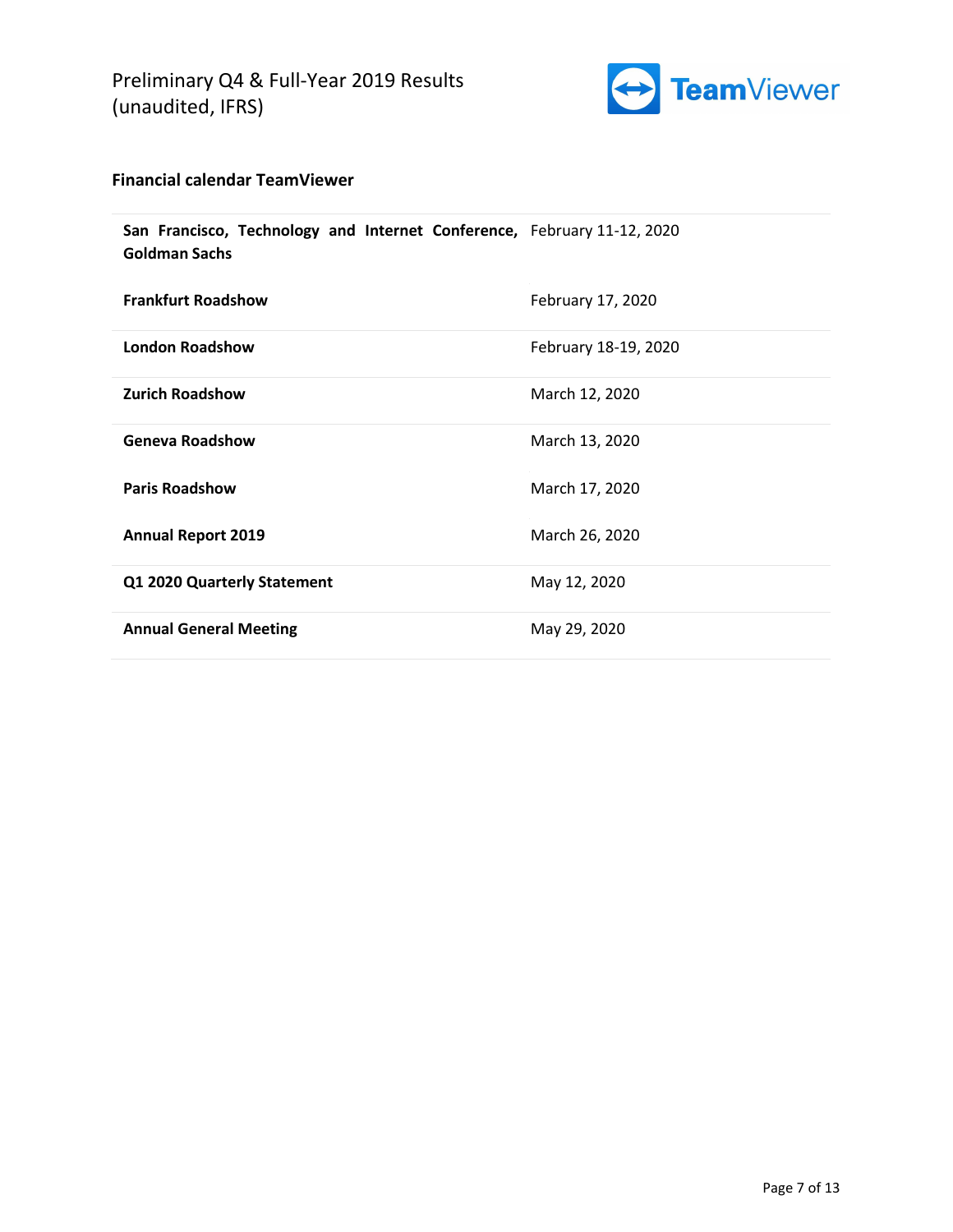

#### **IMPORTANT NOTICE**

Certain statements in this communication may constitute forward looking statements. These statements are based on assumptions that are believed to be reasonable at the time they are made, and are subject to significant risks and uncertainties, including, but not limited to, those risks and uncertainties described in TeamViewer's disclosures. You should not rely on these forward-looking statements as predictions of future events and we undertake no obligation to update or revise these statements. Our actual results may differ materially and adversely from any forward-looking statements discussed in these statements due to several factors, including without limitation, risks from macroeconomic developments, external fraud, lack of innovation capabilities, inadequate data security and changes in competition levels.

#### **Alternative performance measures (APMs)**

This document contains certain alternative performance measures (collectively, "*APMs"*) including billings and Adjusted EBITDA that are not required by, or presented in accordance with, IFRS, German GAAP or any other generally accepted accounting principles. TeamViewer presents APMs because they are used by management in monitoring, evaluating and managing its business and management believes these measures provide an enhanced understanding of TeamViewer's underlying results and related trends. The definitions of the APMs may not be comparable to other similarly titled measures of other companies and have limitations as analytical tools and should, therefore, not be considered in isolation or as a substitute for analysis of TeamViewer's operating results as reported under IFRS or German GAAP. APMs such as billings and Adjusted EBITDA are not measurements of TeamViewer's performance or liquidity under IFRS or German GAAP and should not be considered as alternatives to results for the period or any other performance measures derived in accordance with IFRS, German GAAP or any other generally accepted accounting principles or as alternatives to cash flow from operating, investing or financing activities.

TeamViewer has defined each of the following APMs as follows:

"Billings" represent the value of goods and services invoiced to customers in a given period and is defined as revenue adjusted for change in deferred revenue p/l effective;

"Adjusted EBITDA" means EBITDA, adjusted for P&L-effective changes in deferred revenue as well as for certain special items relating to share based compensations and other material items that are not reflective of the operating performance of the business.

#### **Operational metrics and other financial measures for information purposes**

This document also includes further certain operational metrics, such as Net Retention Rate, and additional financial measures that are not required by, or presented in accordance with IFRS, German GAAP or any other generally accepted accounting principles (collectively, "other financial measures2). TeamViewer presents these operational metrics and other financial measures for information purposes and because they are used by the management for monitoring, evaluating and managing its business. The definitions of these operational metrics and other financial metrics may not be comparable to other similarly titled measures of other companies and have limitations as analytical tools and should, therefore, not be considered in isolation or as a substitute for analysis of TeamViewer's operating results, performance or liquidity as reported under IFRS or German GAAP.

TeamViewer has defined these operational metrics and other financial measures for information purposes as follows: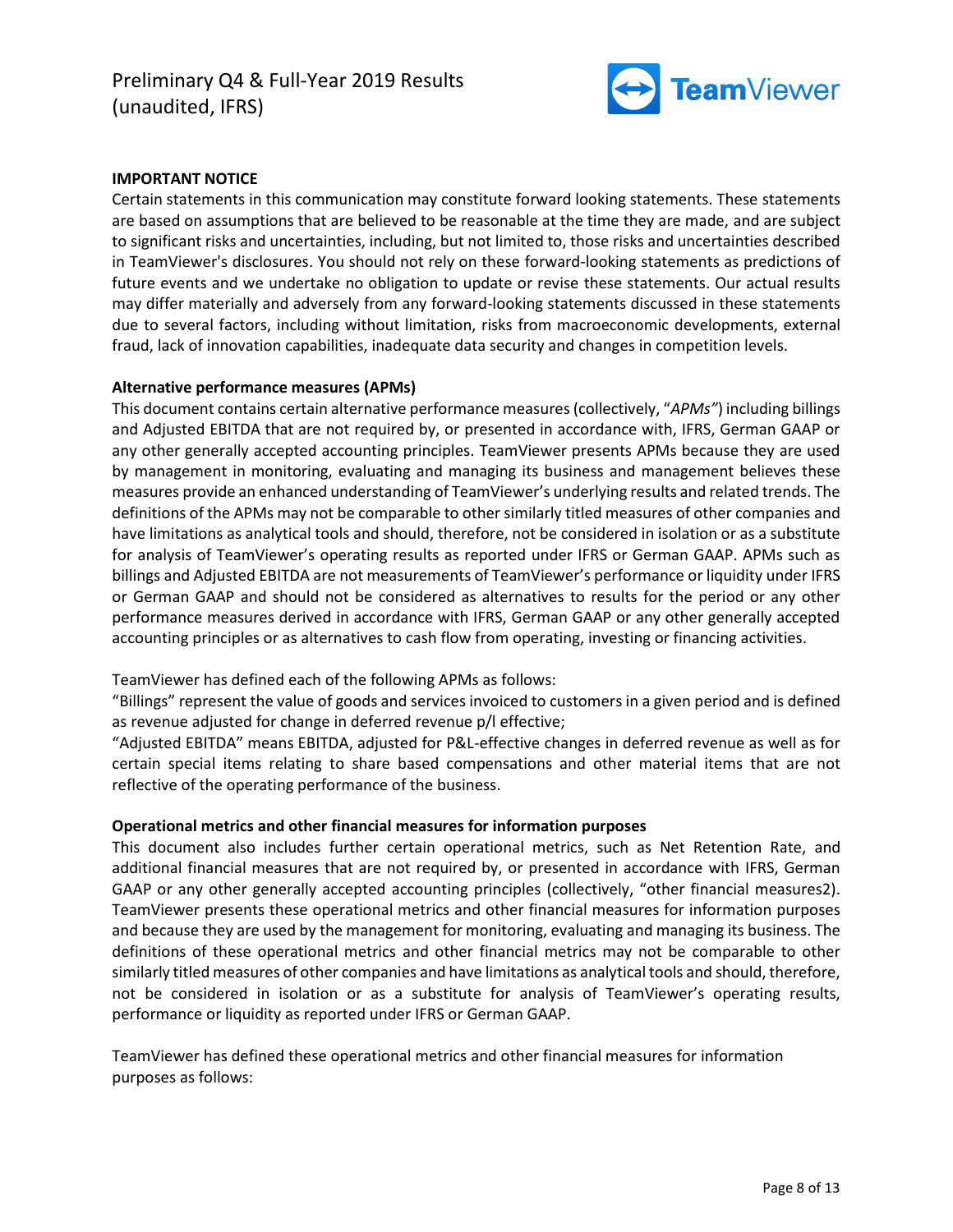

"Net retention rate" means annual recurring billings in the period considered less gross value churn plus billings from upselling and cross-selling, including foreign exchange effects and expiring discounts, as a percentage of annual recurring billings in the previous the period considered;

"Cash conversion" or "cash conversion rate" means the ratio of free cash flow (pre-tax) to Adjusted EBITDA, represented as a percentage of Adjusted EBITDA;

"Free cash flow (pre-tax)" means Adjusted EBITDA less capital expenditure and adjusted for change in other net working capital;

"Other Net working capital" consists of the following balance sheet positions from the operating activities: trade receivables, trade payables, other current assets, other current liabilities and accruals (excl. deferred revenues); and

"Leverage" means the ratio of net financial debt (sum of interest-bearing loans and borrowings, current and non-current, less cash and cash equivalents) to Adjusted EBITDA.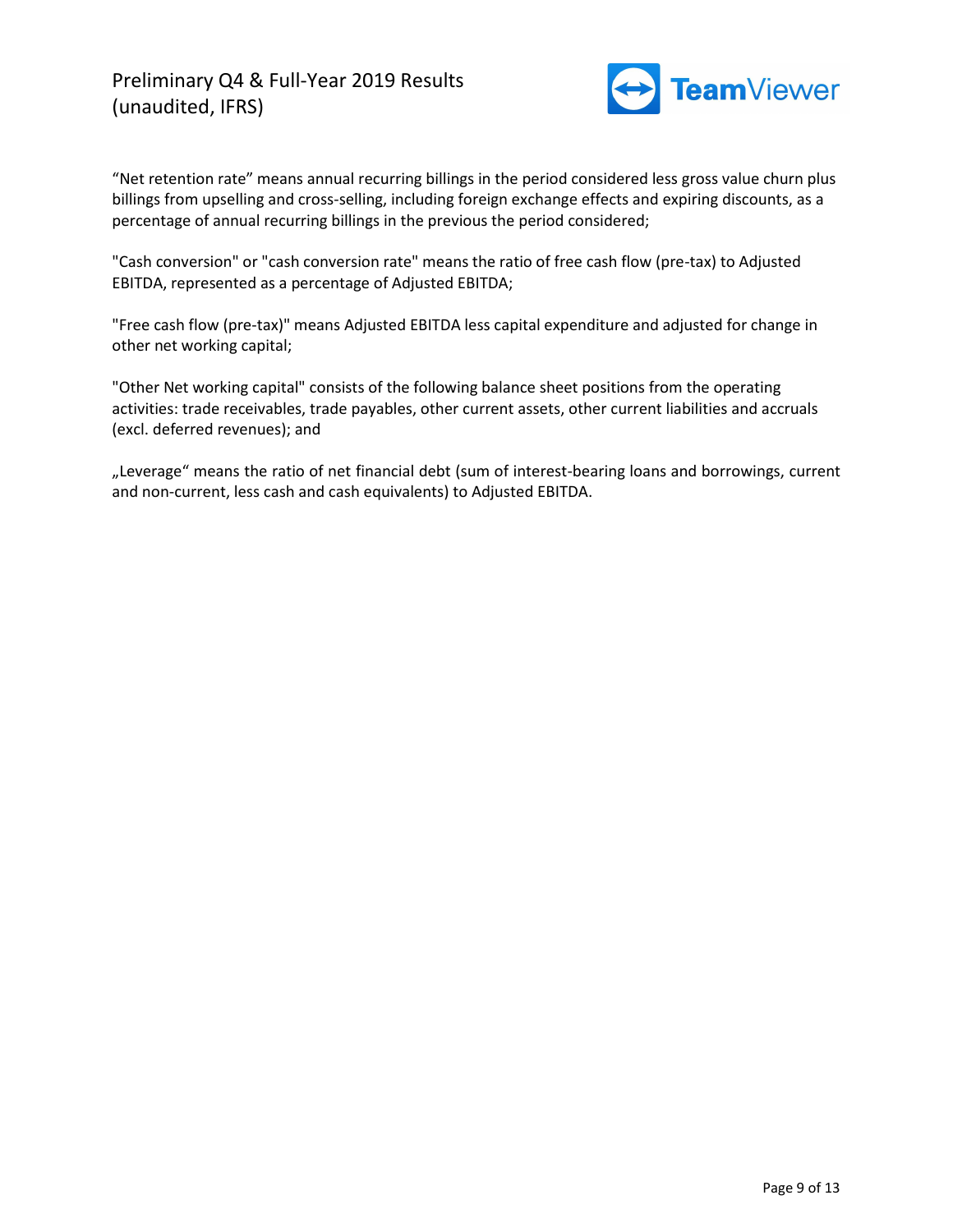

## **Consolidated Profit & Loss Statement**

|                                                           |           | For the year       |
|-----------------------------------------------------------|-----------|--------------------|
|                                                           |           | ended December 31, |
| in EUR thousands                                          | 2019      | 2018               |
| Revenue                                                   | 390,191   | 258,157            |
| Cost of sales                                             | (50, 228) | (46, 610)          |
| <b>Gross profit</b>                                       | 339,963   | 211,548            |
| Other income                                              | 7,723     | 1,588              |
| R&D                                                       | (37, 934) | (23,039)           |
| Sales                                                     | (56, 661) | (30, 458)          |
| Marketing                                                 | (25, 641) | (17, 974)          |
| G&A                                                       | (58, 445) | (26,089)           |
| Other expenses                                            | (468)     | (166)              |
| Bad debt expense                                          | (15, 489) | (8, 280)           |
| <b>Operating profit</b>                                   | 153,048   | 107,129            |
| Unrealised foreign exchange gains / (losses)              | 7,770     | (20, 791)          |
| Realised foreign exchange gains / (losses)                | (20, 721) | (162)              |
| Finance income                                            | 38,936    | 12,311             |
| Finance costs                                             | (83, 891) | (93, 988)          |
| <b>Profit before taxation</b>                             | 95,142    | 4,499              |
| Tax income / (expense)                                    | 8,717 *   | (16, 912)          |
| Profit / (loss) for the period                            | 103,859 * | (12, 413)          |
| Other comprehensive income (loss) for the period          |           |                    |
| Items that are or may be reclassified to profit or loss   | 202       | (10)               |
| Hedge reserves, gross                                     | 14        | (14)               |
| Exchange differences on translation of foreign operations | 188       | 4                  |
| Total comprehensive income for the period                 | 104,061 * | (12, 423)          |
|                                                           |           |                    |
| Thereof attributable to owners of the parent              | 104,061 * | (12, 423)          |

\* These figures were corrected by way of ad hoc release dated Feb 25, 2020 and were originally published as Tax income / (expense): TEUR 15,762; Profit / (loss) for the period: TEUR 110,904; Total comprehensive income for the period: TEUR 111,106; Thereof attributable to owners of the parent: TEUR 111,106. The correction was caused by a reduction of deferred tax assets on interest loss carry-forward due to necessary adjustments for trade tax purposes. For further details, please refer to the ad hoc release of Feb 25, 2020 which is available on ou[r IR website.](https://ir.teamviewer.com/websites/teamviewer/English/1/investor-relations.html)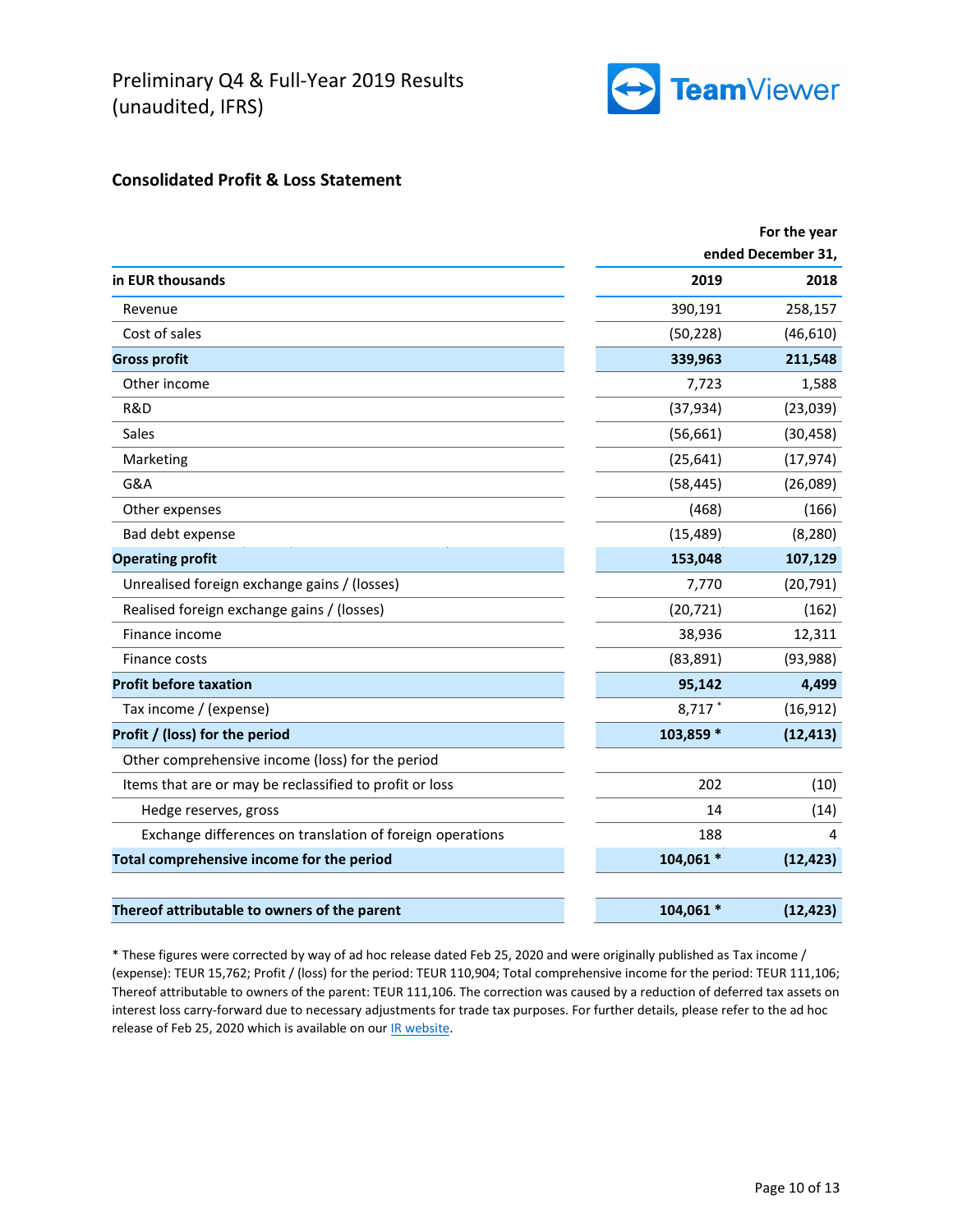

#### **Consolidated Balance Sheet**

|                                 | For the year |                    |  |
|---------------------------------|--------------|--------------------|--|
|                                 |              | ended December 31, |  |
| in EUR thousands                | 2019         | 2018               |  |
| <b>Non-current assets:</b>      |              |                    |  |
| Goodwill                        | 590,445      | 584,312            |  |
| Intangible assets               | 235,831      | 252,563            |  |
| Property, plant and equipment   | 26,480       | 2,239              |  |
| <b>Financial assets</b>         | 4,424        | 0                  |  |
| Other assets                    | 1,740        | 745                |  |
| Deferred tax assets             | $6,266*$     | 0                  |  |
| <b>Total non-current assets</b> | 865,187 *    | 839,858            |  |
| <b>Current assets:</b>          |              |                    |  |
| Trade receivables               | 11,756       | 15,442             |  |
| Other assets                    | 5,856        | 3,258              |  |
| Tax assets                      | 4,972        | 0                  |  |
| <b>Financial assets</b>         | 0            | 9,715              |  |
| Cash and cash equivalents       | 71,153       | 79,939             |  |
| <b>Total current assets</b>     | 93,737       | 108,355            |  |
| <b>Total assets</b>             | 958,924 *    | 948,213            |  |

\* These figures were corrected by way of ad hoc release dated Feb 25, 2020 and were originally published as Deferred tax assets: TEUR 13,311; Total non-current assets: TEUR 872,232; Total assets: TEUR 965,969. The correction was caused by a reduction of deferred tax assets on interest loss carry-forward due to necessary adjustments for trade tax purposes. For further details, please refer to the ad hoc release of Feb 25, 2020 which is available on ou[r IR website.](https://ir.teamviewer.com/websites/teamviewer/English/1/investor-relations.html)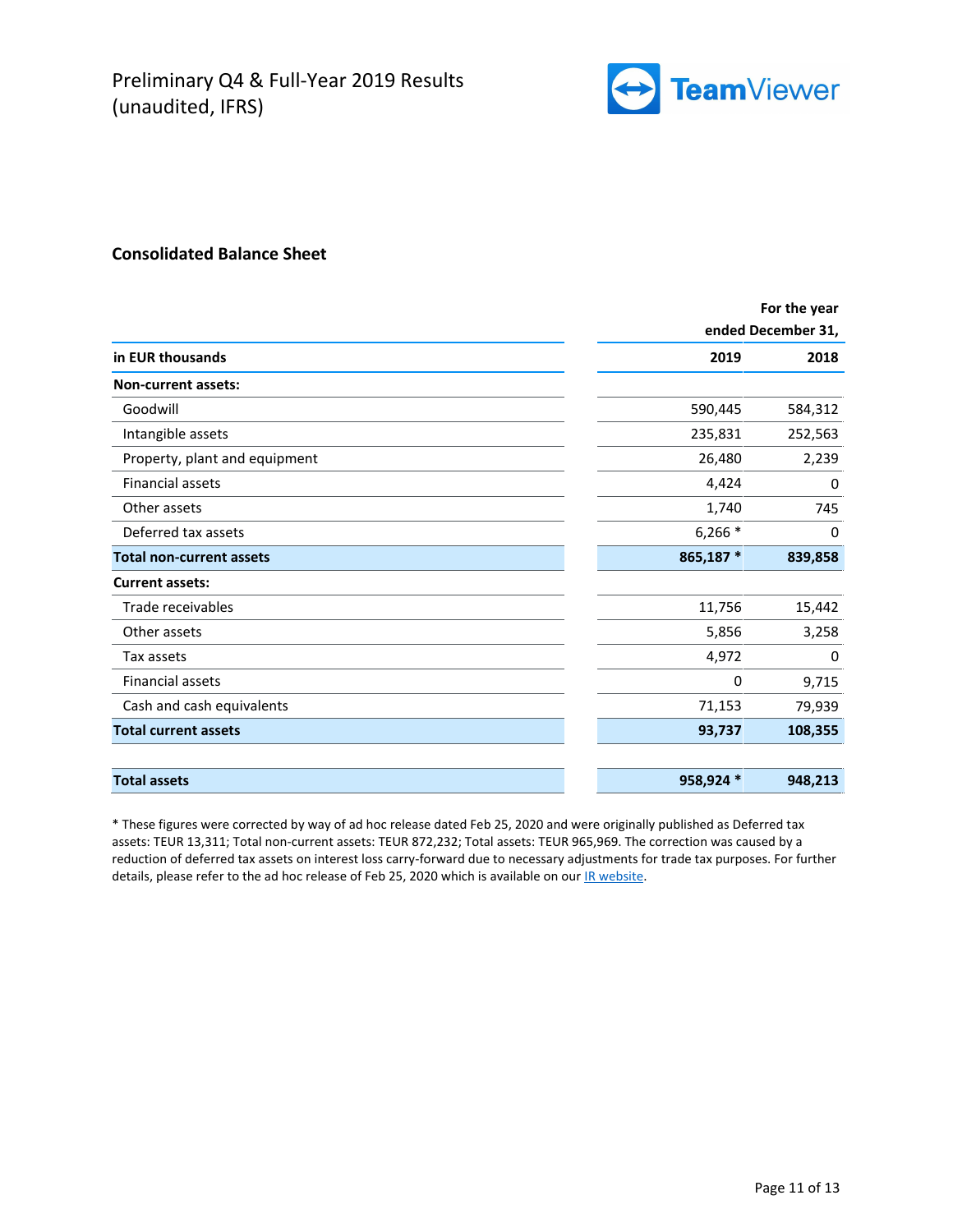

## **Consolidated Balance Sheet (cont'd)**

|                                          |                | For the year       |
|------------------------------------------|----------------|--------------------|
|                                          |                | ended December 31, |
| in EUR thousands                         | 2019           | 2018               |
| Equity:                                  |                |                    |
| Issued capital                           | 200,000        | 25                 |
| Capital reserve                          | 320,661        | 116,312            |
| (Accumulated losses) / retained earnings | $(429, 881)$ * | (332, 876)         |
| Hedge reserve                            | 0              | (14)               |
| Foreign currency translation reserve     | 1,081          | 4                  |
| <b>Total equity</b>                      | 91,861 *       | (216, 548)         |
| <b>Non-current liabilities:</b>          |                |                    |
| Provisions                               | 235            | 143                |
| Interest-bearing loans and borrowings    | 582,538        | 678,771            |
| Deferred revenue                         | 2,572          | 47,225             |
| <b>Financial liabilities</b>             | $\Omega$       | 2,928              |
| Deferred tax liabilities                 | 308            | 18,614             |
| <b>Total non-current liabilities</b>     | 585,652        | 747,681            |
| <b>Current liabilities:</b>              |                |                    |
| Provisions                               | 3,284          | 1,205              |
| Interest-bearing loans and borrowings    | 34,260         | 154,818            |
| Trade payables                           | 9,069          | 6,695              |
| Deferred revenue                         | 210,250        | 233,410            |
| Accrued expenses and other payables      | 17,793         | 13,846             |
| <b>Financial liabilities</b>             | 6,642          | 6,640              |
| <b>Tax liabilities</b>                   | 114            | 466                |
| <b>Total current liabilities</b>         | 281,411        | 417,080            |
| <b>Total liabilities</b>                 | 867,063        | 1,164,761          |
| <b>Total equity and liabilities</b>      | 958,924 *      | 948,213            |

\* These figures were corrected by way of ad hoc release dated Feb 25, 2020 and were originally published as (Accumulated losses) / retained earnings: TEUR (422,836); Total equity: TEUR 98,906; Total equity and liabilities: TEUR 965,969. The correction was caused by a reduction of deferred tax assets on interest loss carry-forward due to necessary adjustments for trade tax purposes. For further details, please refer to the ad hoc release of Feb 25, 2020 which is available on ou[r IR website.](https://ir.teamviewer.com/websites/teamviewer/English/1/investor-relations.html)